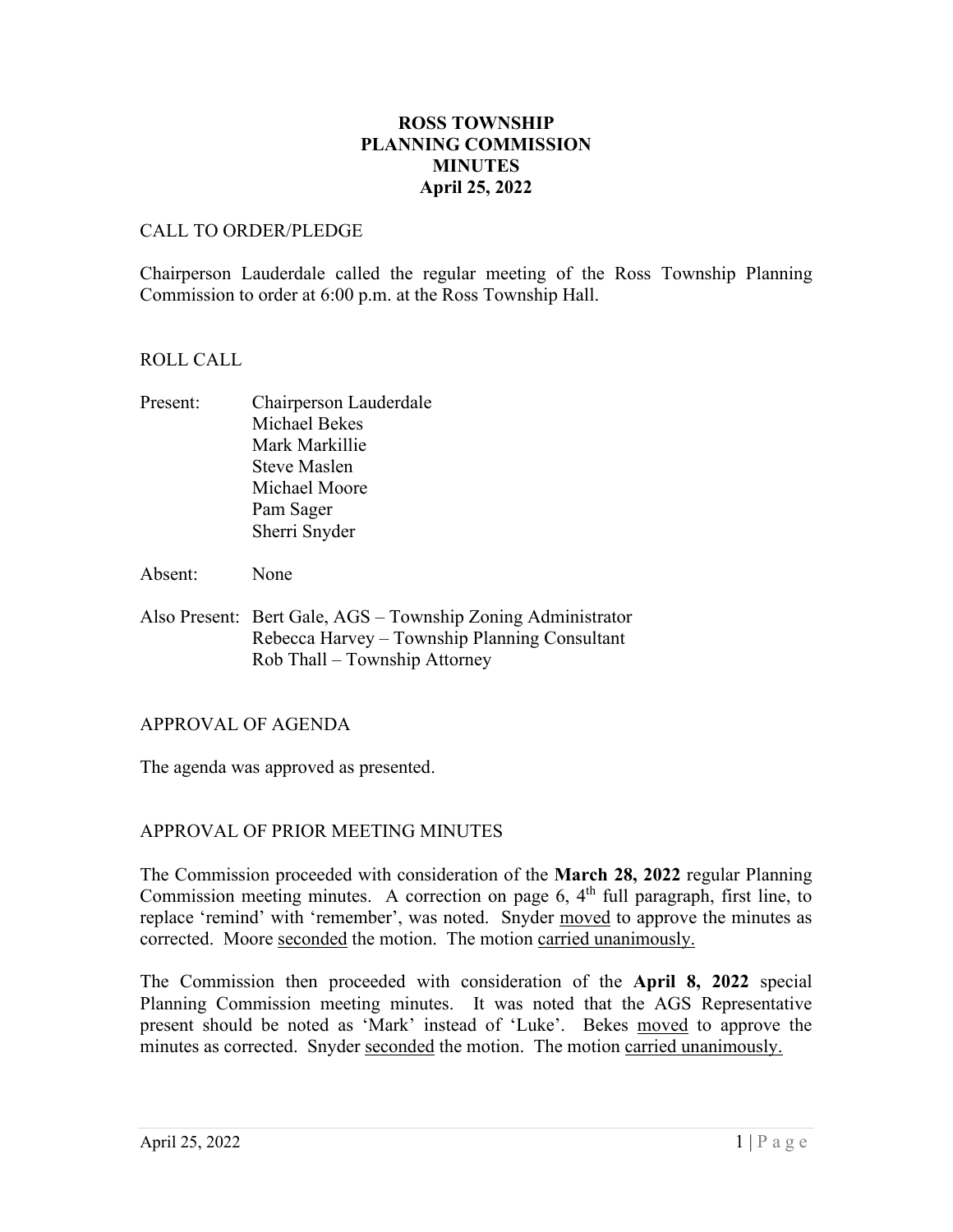#### NEW BUSINESS

1. Public Hearing – Special Land Use Permit/Site Plan Review (Sanctuary at St Ann) – *postponed from March 28, 2022*

The next matter to come before the Planning Commission was continued consideration of the request by Joe Gesmundo, representing Sanctuary at St. Ann, for Special Land Use Permit/Site Plan Review of a spiritual nature park and trail to include a 'Stations of the Cross'. The subject property consists of approximately 72 acres located generally at 8000 N.  $39<sup>th</sup>$  Street and is intended to be an extension of St. Ann Catholic Church. The subject property is within the R-1 and R-3 Districts.

Moore announced that he owns property/resides within 300 ft of the project site and so will be abstaining from the Planning Commission's consideration of this application due to a recognized 'conflict of interest'.

Chairperson Lauderdale stated that the public hearing on the request had been held at the March 28, 2022 Planning Commission meeting. He noted that the public comment element of the hearing was concluded at that meeting, whereafter the Planning Commission postponed action on the request *'to allow the applicant the opportunity to respond with details on the points of concern raised by the Planning Commission.'*

He referenced documents provided to the Planning Commission by the applicant and requested the applicant present his responses to the points of concern raised.

Joe Gesmundo, representing the application, reiterated the vision for the property and summarized the elements of the project introduced in March. He further referenced the Sketch Plan Review conducted by the Planning Commission in February and two neighborhood meetings held in March, noting efforts that have been made to obtain input on project design.

Gesmundo then introduced the Issues Raised/Responses Report, as well as Exhibit A – Preliminary Operations Plan and Facility Regulations; Exhibit B – Revised Welcome Center/Driveway/Parking site plan; Exhibit C – Driveway Permit; Trip Generation Comparison Report and Traffic Analysis Letter from RS Engineering dated April 25, 2022; and, Comparison Report – Sanctuary at St. Ann vs Cross in the Woods.

He summarized the conclusions of the information provided as follows:

- The parking lot and trail from Station XIV have been moved east; lowered approximately 3 ft in elevation; and screened with berming/planting.
- Based on a similarity of design and operations, The Cloisters on the Platte was used to estimate visitors/day to the project. Based on a 4-year average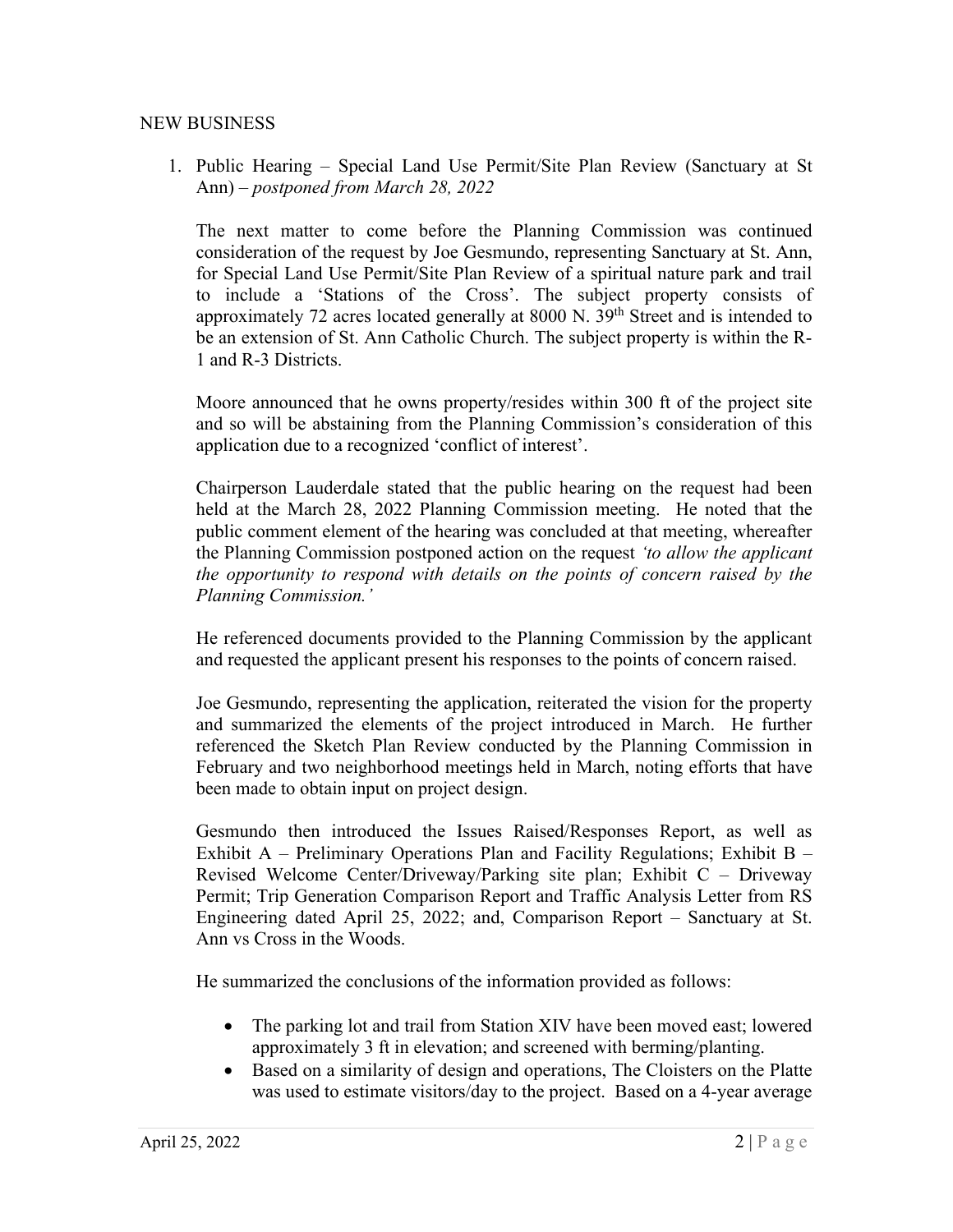of 27 visitors/day to The Cloisters, an average of 40 visitors/day is estimated for the Sanctuary at St. Ann.

- The Operations Plan (Exhibit A) provides details on hours, staffing, access points, visitor capacity and facility regulations.
- Parking lot and building lighting will comply with Township standards.
- Fencing is proposed along the perimeter of the Stations of the Cross only.
- The locations of the stations, specifically XII, XIII, and XIV, are crucial to the experience, and largely determined the rest of the layout. The layout complies with all applicable setback and height requirements.
- Station X is set back approximately 70 ft from the adjoining property (50) ft required) and is situated more than 30 ft lower in elevation than the abutting dwellings on D Avenue.
- 2016 traffic counts on  $39<sup>th</sup>$  Street indicate an average daily volume of 340 vehicles, well within the roadway capacity of 1300 vehicles/hour/lane. (Traffic Analysis Letter)
- Only 1% of the 72-acre site will be 'disturbed' by the proposed use, less than the 30% allowed within the R-3 District . . and less than the 8% typical of a single-family residential site.
- A wetlands delineation has occurred, but a permit for the proposed bridge has not yet been requested.
- A Report outlining built/operational comparisons between Sanctuary at St. Ann and Cross in the Woods responds to the concerns raised regarding visitor and traffic levels.

Gesmundo then introduced Exhibit B - a refined access/parking layout plan detailing the improvements made to provide buffering and better facilitate operations and Exhibit  $C$  – the driveway permit issued by the Kalamazoo County Road Commission.

Bekes sought clarity on proposed seating to be offered within the Sanctuary; retaining walls required near some of the stations will be offered as the only seating within the project.

Markillie stated that he had the opportunity to walk the property since the March meeting and understands the topography of the area better. He agreed that Station X will be much lower than adjacent homes and the trail route in that area will be well protected from adjacent properties. However, he remains concerned with the location of the welcome center and access drive/parking area, noting it will be an active area and is close to nearby residences. He felt that increasing the setback in this area would be responsive to concerns.

Pat Lennon, attorney for the applicant, stressed that the project design is integrated and based on existing topography, minimal disturbance to grade and vegetation, and required setbacks . . as well as resident's concerns. He noted the suggested relocation of the welcome center and access drive/parking area will essentially impact the whole design.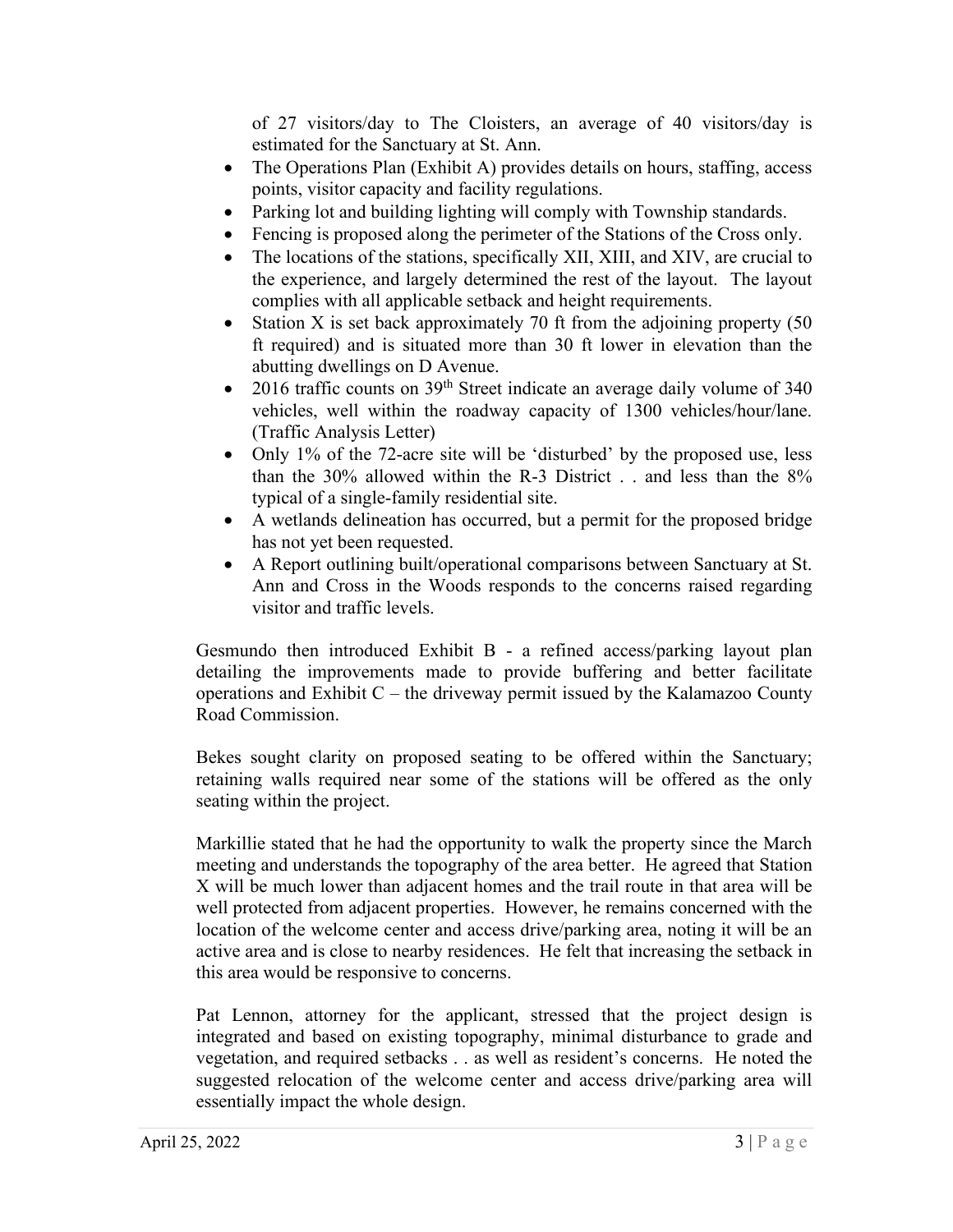In response to questions, Harvey confirmed that the setback requirement from adjacent residential zoning for 'churches' is 50 ft; the setback requirements for 'permitted uses' within the R-3 District is 40 ft from an abutting roadway; 20 ft from side property lines; and, 40 ft from rear property lines; off-street parking areas are required to be set back 5 ft from any property line.

Maslen expressed concern with the number of visitors and trip generation data associated with the other uses referenced, which are well above those being represented for the project. He asked if the number of visitors allowed to access the site on a daily basis could be regulated.

Attorney Thall responded that the Planning Commission can limit the number of visitors to that presented by the applicant . . which would require the applicant to return to the Planning Commission for an amendment if a greater limit is needed.

Chairperson Lauderdale stated that the applicant has provided the requested Operations Plan and trip generation information . . he feels the Planning Commission can either accept it or reject it.

Maslen reiterated his concern regarding the accuracy of the visitor numbers presented by the applicant. He wants the Township to be able to hold the applicant to what is being represented.

In response to a question regarding the Special Land Use Criteria (Section 19.3), Harvey elaborated on the required determination of 'compatibility with adjacent property'. She acknowledged that it is appropriate to consider the impacts that 'permitted uses' would have in determining acceptable impacts by 'special land uses'. She explained that trip generation data is one such metric used in identifying the impacts of a use 'allowed by right' as compared with a 'special land use'. . with the objective of treating uses within the same district with comparable impacts similarly.

Bekes observed that average daily traffic volumes on  $39<sup>th</sup>$  Street are well below the capacity of the roadway; the proposed 'special land use' will not generate traffic at levels greater than many uses 'allowed by right' in the district; and, specific separation/buffering concerns can be addressed by the site plan or the operations plan.

Markillie acknowledged that the number of parking spaces provided and the use of the gate will also help control the number of daily visitors/vehicles to the site.

The Commission proceeded with a review of the application pursuant to Article 20, Item 3 - Churches. The following was noted:

- 35 on-site and 28 'future' parking spaces are proposed (with overflow parking available at St. Ann Catholic Church) with an estimated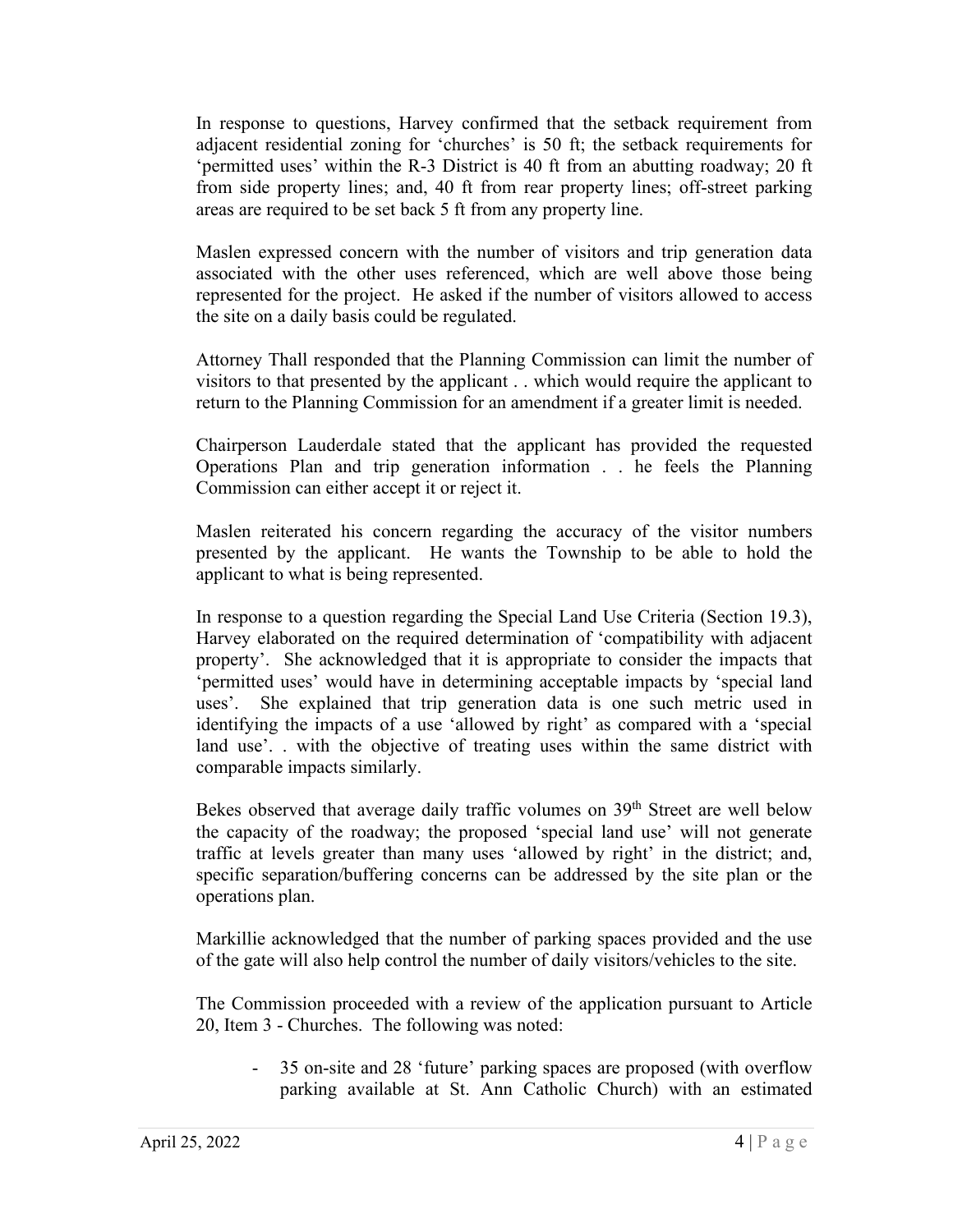average of 40 visitors/day; proposed off-street parking facilities will satisfy estimated peak parking needs.

- The hiking trail, Stations of the Cross trail, welcome center, and parking lot are all situated in excess of 50 ft from adjacent properties; the proposal complies with the supplemental setback requirement.
- The subject property is wooded and provides natural buffers along adjacent properties, with additional landscaping and screening proposed around the welcome center and parking area; required compact screening is provided.

In consideration of the Special Land Use Criteria set forth in Section 19.3, the Commission concluded the following:

1. The proposal has been designed to meet the parking, setback, and buffering requirements applicable to 'churches' established by Article 20.

Maslen again questioned if the classification of the proposed 'spiritual nature park' as a 'church' is correct. Markillie agreed, noting that greater setbacks seem to be in order, which would be required if it were classified as a different, more intense use.

Attorney Thall stated that the proposed use has not been classified as a 'church' . . but has been recognized as a use 'accessory' to St. Ann Catholic Church. He noted that the subject property is owned by and in close proximity to St. Ann Church and will have tax status similar to the 'church'. He further noted that it is not uncommon to have trails/passive recreation land associated with a 'church'.

2. Regarding impact on the natural environment, the subject property is currently undeveloped and wooded. The proposed project will introduce low impact use (trails) of the site, designed with attention to limiting disruption to natural conditions.

It was further noted that the welcome center and access drive/parking area will represent the primary impervious improvements on the site, and will result in a lot coverage of less than 1% . . whereas a lot coverage of 30% is allowed within the R-3 District.

3. The proposal can be adequately served by on-site utilities.

Sager requested confirmation that the acquired driveway permit issued for a 'low use driveway' satisfactorily covers the proposed use. Gesmundo advised that the driveway permit was issued by the County after review of the proposed site plan.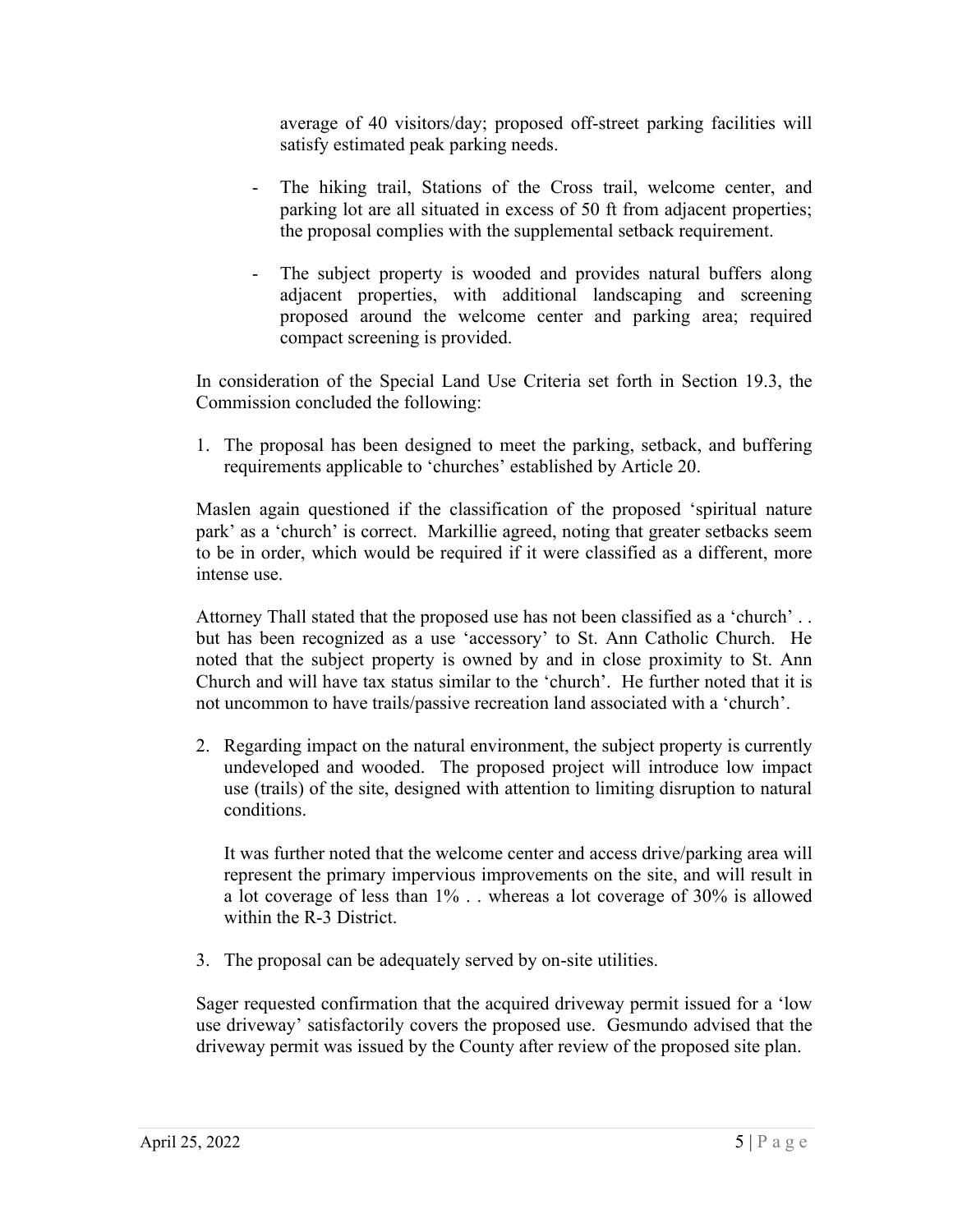- 4. Regarding compatibility with adjacent uses, there was general consensus that the Stations of the Cross trail is largely located central to the site and is wellbuffered from adjacent properties by grade and land cover; the welcome center and access drive/parking area are located well off 39th Street and separated from adjacent residential properties by grade, existing land cover, and proposed additional landscaping/screening; the Operations Plan details operational hours, visitor volume management, and parking and/or drop-off arrangements intended to reduce impacts on adjacent properties; and, the trip generation details presented provide an understanding that the traffic impact associated with the proposed use will be less than that associated with most uses allowed by right within the R-3 District.
- 5. There is consistency with the public health, safety, and general welfare of the community, noting that a single driveway to the site is proposed, located and designed with the approval of the Kalamazoo County Road Commission; parking has been adequately provided based on estimated demand and a trip generation analysis conducted by a registered engineer; a 6 ft fence is proposed to surround the welcome center, parking area and Stations of the Cross trail to provide security; the trail is proposed for daytime operation only and will be manned during open hours; and, a gate and turn-around are proposed to facilitate the proposed management of visitor volume.
- 6. There is consistency with the intent of the Zoning Ordinance, noting that the majority of the property is within the R-3 District; the purpose of the R-3 District is for 'high density residential development and to provide opportunities for variations in housing types, densities and arrangements'; the proposal will not provide for housing opportunities, but will offer a lower impact use of the property and provide a higher level of natural feature protection than is otherwise required.

It was further noted that the site plan presented met information/content requirements and that the proposal meets the Site Plan Review Criteria set forth in Section 21.6.B.

It was reiterated that the above findings were based on the application documents presented and representations made by the applicant at the meetings. Information/documents foundational to the review include those provided for/at the March 28, 2022 Planning Commission meeting, as well as those provided for/at this meeting, specifically the Issues Raised/Responses Report; Exhibit  $A -$ Preliminary Operations Plan and Facility Regulations; Exhibit B – Revised Welcome Center/Driveway/Parking site plan; Exhibit C – Driveway Permit; Trip Generation Comparison Report and Traffic Analysis Letter from RS Engineering dated April 25, 2022; and, Comparison Report – Sanctuary at St. Ann vs Cross in the Woods.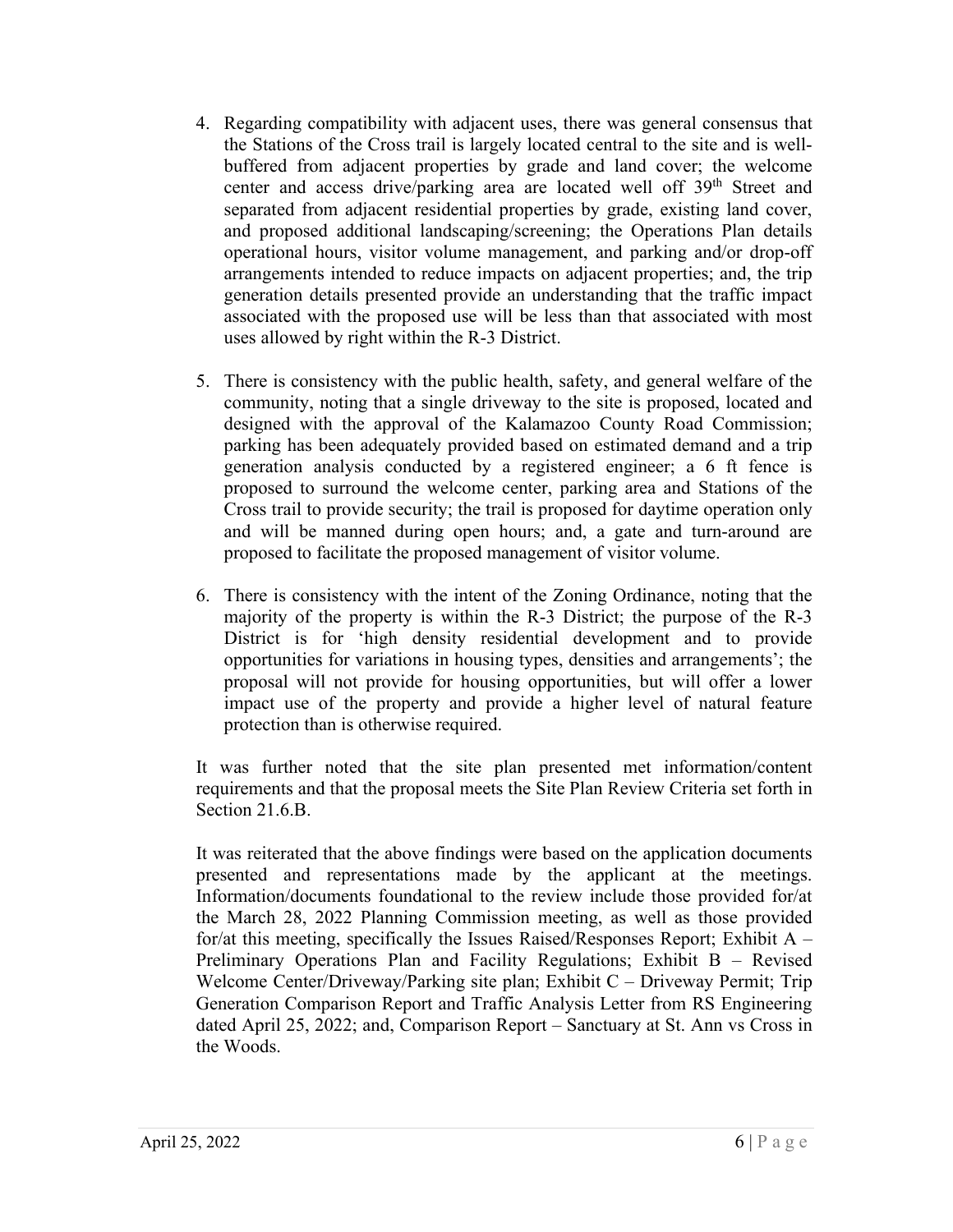Chairperson Lauderdale moved to grant Special Land Use Permit/Site Plan Approval for the proposed spiritual nature park and trail to include a 'Stations of the Cross', on approximately 72 acres located generally at 8000 N. 39<sup>th</sup> Street and intended to be an extension of St. Ann Catholic Church. Approval is based upon the Planner's Report and the review findings of Article 20, Item 3 – 'Churches', Section 19.3 – Special Land Use Criteria, and Section 21.6 – Site Plan Review Criteria, conditioned on the following:

- 1. Any proposed signage shall be subject to review/approval through the sign permit process.
- 2. Township Fire Department review/approval.
- 3. Township Engineer review/approval of the grading plan, proposed method of on-site storm water disposal, and utility connections.
- 4. Compliance and/or consistency with the presented information and documents heretofore listed.

Bekes seconded the motion. The motion carried 5-1, Markillie dissenting. Markillie stated that his objection is premised upon the classification of the use as a 'church' and therefore the application of the setback standards applicable to a 'church'. Moore abstained.

2. Public Hearing – SLU/SPR for Residential Accessory Building (Barker)

The next matter to come before the Planning Commission was consideration of the request by Ronn Barker for Special Land Use Permit/Site Plan Review to construct a residential accessory building with an attached roofed porch within the 'front yard'. The subject property is located at 10704 North 43rd Street and is within the AG District.

Chairperson Lauderdale opened the public hearing.

Gale provided an overview of the application, noting the following:

- The subject site is a large parcel (approximately 10 acres) and the existing residence is located centrally on the property.
- There are two existing accessory buildings on the site . . both located in the side/rear yards.
- A 16 ft x 24 ft (384 sq ft) pole building with an 8 ft x 24 ft (192 sq ft) attached roofed porch is proposed to be located forward of the existing residence with setbacks of 360 ft from the abutting roadway (North  $43<sup>rd</sup>$  Street) and 100 ft from the nearest side (south) property line.
- Pursuant to Section 18.4 C., an accessory building shall be located only in the rear and/or side yard.
- Pursuant to Section 18.4 D., an accessory building that does not comply with the location requirement is allowable as a special land use.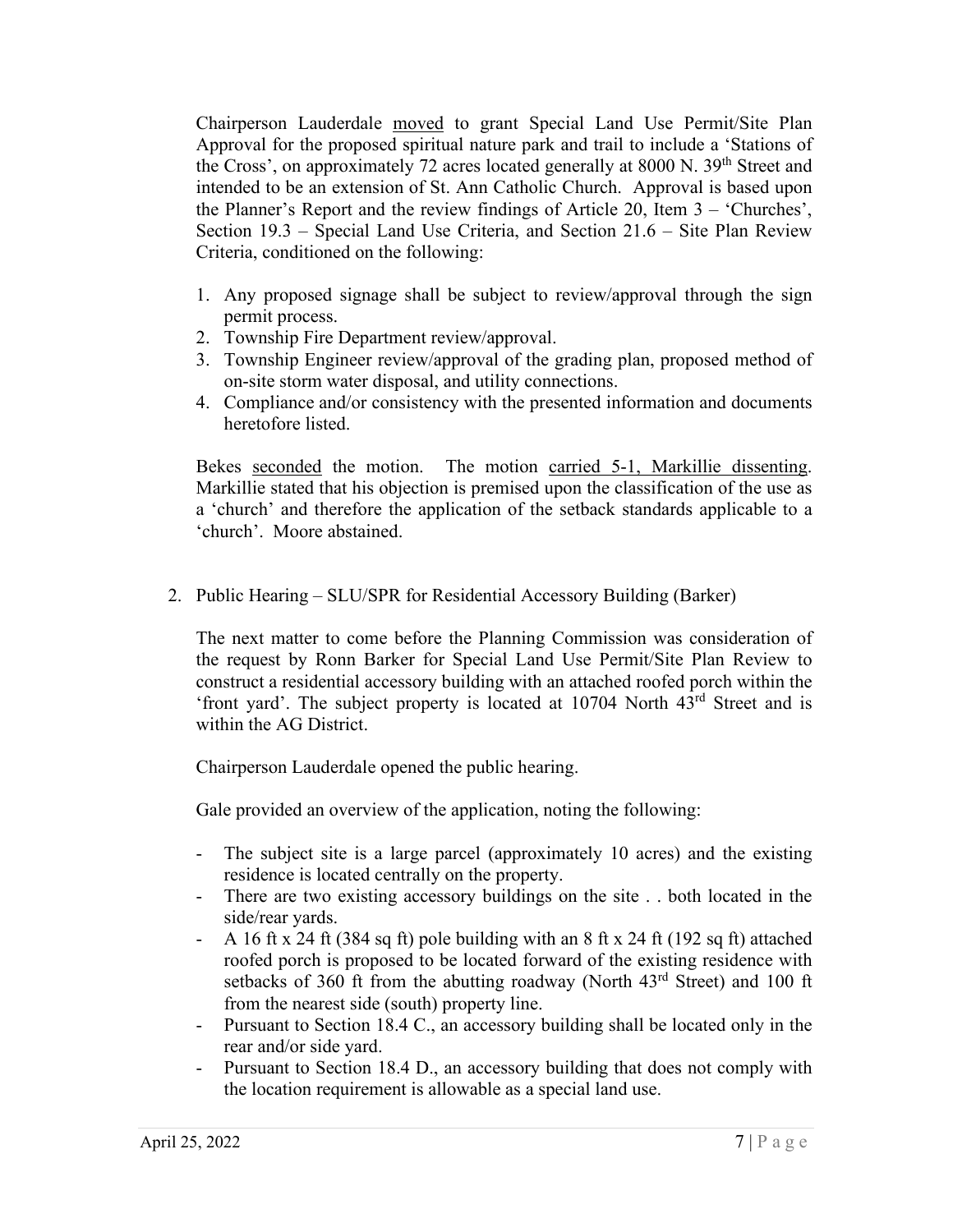- Applicant requests Special Land use Permit/Site Plan Review for the proposed construction of an accessory building within the 'front yard'.

Ronn Barker and Ann Ferguson were present on behalf of the application. Barker explained that the proposed accessory building will be used as a 'garden shed'. He explained that the proposed 'shed' location is only 5 ft forward of the house and will be nearly 400 ft from the road and buffered from the roadway by existing vegetation. Barker noted that they also propose to add additional pines along the frontage to supplement the buffer.

In response to Commission questions, Barker confirmed that the proposed 'shed' will essentially be a smaller version of the accessory buildings on the property, with similar roof pitch and building materials and of similar color. He further noted that shifting the building back will require grading due to the topography of the rear portion of the property, as well as interfere with access to the existing accessory buildings.

Chairperson Lauderdale stated that two letters of support had been received (Gallagher, Innes) and were provided to Planning Commission members.

No further public comment was offered on the matter and the public comment portion of the public hearing was closed.

The Commission proceeded with a review of the application pursuant to Section 18.4 D. – Residential Accessory Buildings/Structures. The following was noted:

- the accessory building is proposed to be located in excess of 5 ft from all lot lines;
- the accessory building is proposed for accessory residential use ('garden shed');
- a variance is not requested/required for the proposed accessory building; and,
- adequate application material has been presented to allow for site plan review pursuant to Article 21.

In consideration of the Special Land Use Criteria set forth in Section 19.3, the Commission concluded the following: the proposal meets the standards of Section 18.4 D., with the exception of the 'front yard' location; the proposed building location is only 5 ft forward of the house and provided 360 ft front and 100 ft side setbacks; the proposed accessory building location will not require grade disturbance or the removal of trees; the proposal will not impact current utilities/facilities serving the site; the proposed accessory building is small, centrally-located on a large parcel, of similar appearance to the existing accessory buildings on the site, served by the existing access drive, and will be buffered from the road by existing and proposed vegetation. It was further observed that only one residence is located near the subject site.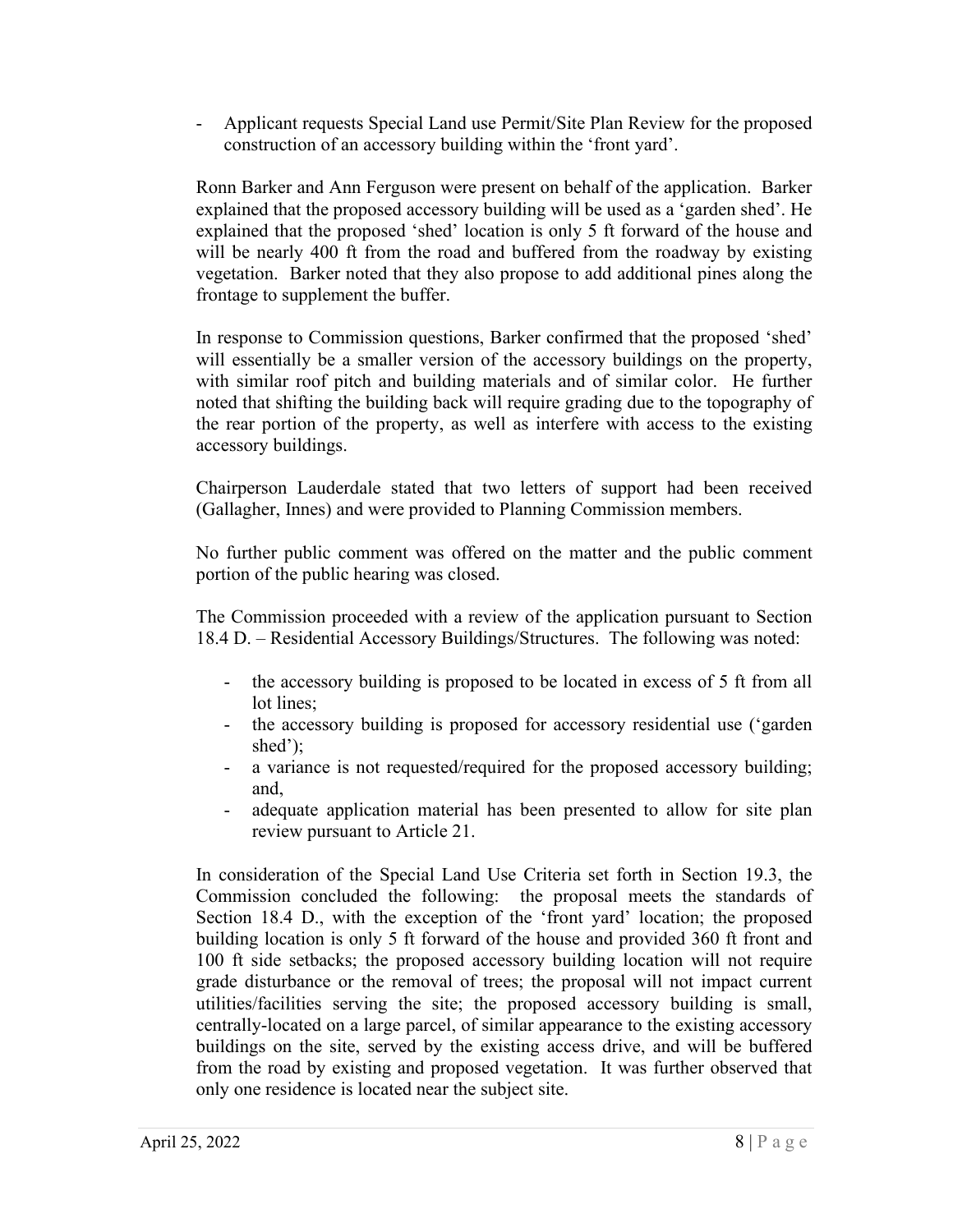It was noted that the site plan presented was acceptable (per Section 18.4 D.4.) and that the proposal meets the Site Plan Review Criteria set forth in Section 21.6.B.

It was reiterated that the above findings were based on the application documents presented and representations made by the applicant at the meeting.

Bekes moved to grant Special Land Use Permit/Site Plan Approval for the proposed construction of a 16 ft x 24 ft (384 sq ft) accessory building with an 8 ft x 24 ft (192 sq ft) attached roofed porch located forward of the existing residence with setbacks of 360 ft from the abutting roadway (North  $43<sup>rd</sup>$  Street) and 100 ft from the side (south) property line. Approval is granted based upon the review findings of Section 18.4 D. – Residential Accessory Buildings/Structures, Section 19.3 – Special Land Use Criteria, and Section 21.6 – Site Plan Review Criteria. Moore seconded the motion. The motion carried unanimously.

3. Public Hearing – SLU/SPR for Residential Accessory Structures (Becker/Rodgers)

The next matter to come before the Planning Commission was consideration of the request by Mark Becker and Mark Rodgers for special land use permit/site plan review to construct a rip-rap barrier, retaining walls and landscaping within the 'front yard' of adjacent properties located at 12235 S. Sherman Lake Drive and 12261 S. Sherman Lake Drive, respectively. The subject properties are within the R-1 District.

Chairperson Lauderdale opened the public hearing.

Gale provided an overview of the application, noting the following:

- The subject properties are adjacent with contiguous shoreline frontage on Sherman Lake.
- The proposed project involves the construction of a rip-rap barrier (boulder seawall) and retaining wall along the shoreline and on-site retaining walls and steps with associated landscaping. It is proposed as a single project with a single contractor.
- The proposed rip-rap barrier and retaining walls are accessory structures proposed to be located within the 'front' yard.
- Pursuant to Section 18.4 C., an accessory structure shall be located only in the rear and/or side yard.
- Pursuant to Section 18.4 D., an accessory structure that does not comply with the location requirement is allowable as a special land use.
- Applicants request Special Land use Permit/Site Plan Review for the proposed construction of accessory structures within the 'front yard'.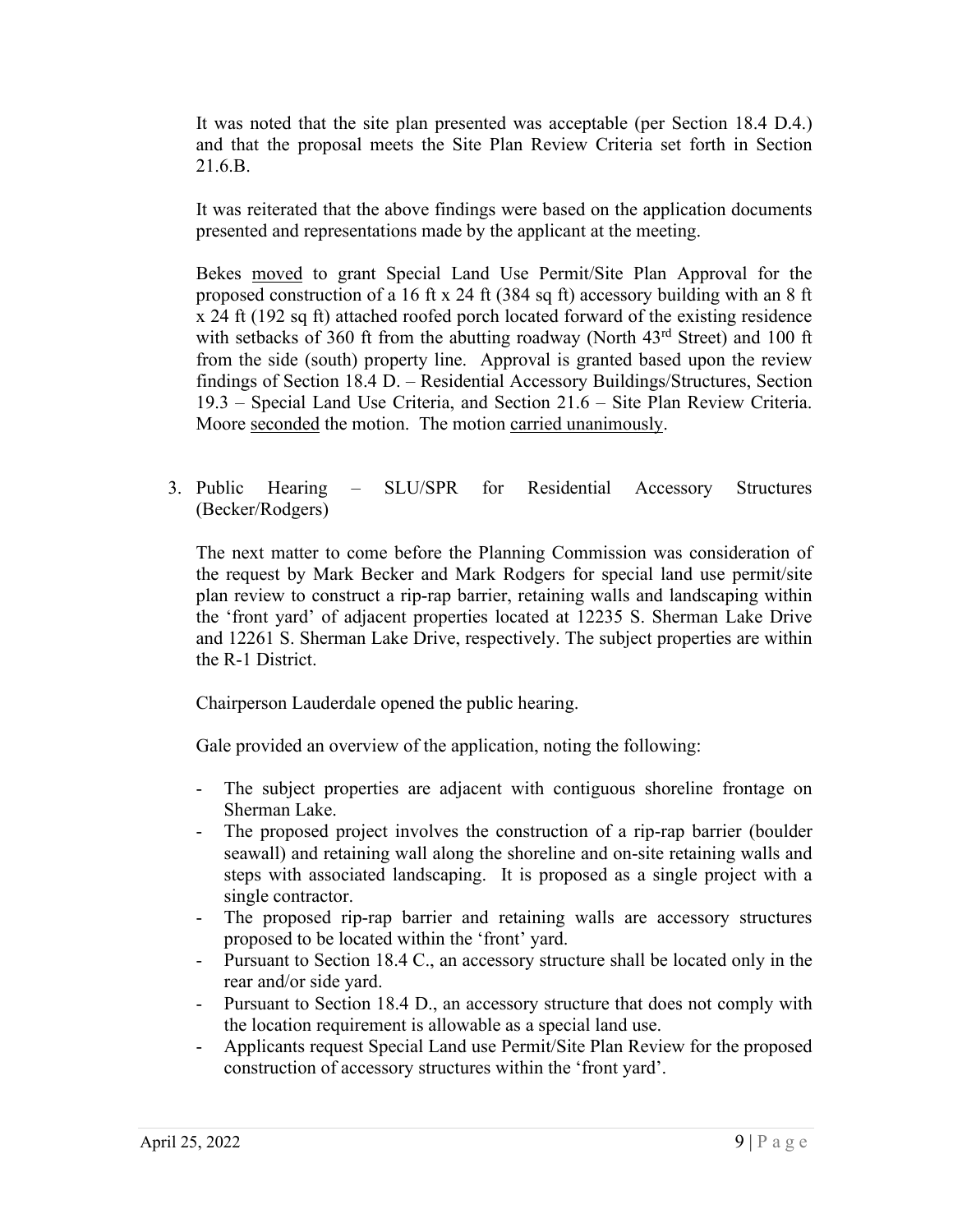Jim Garrison, representing both Becker and Rodgers, was present on behalf of the application. He explained that the retaining wall along the shoreline is proposed to be located at the property line . . whereas the steps, patios, and landscaping will be specific to each lot. He referenced the detailed landscape plan provided for the project.

In response to Commission questions, Garrison stated that he would likely work from the Becker property and move east, noting that he will be provided adequate access on the subject properties. He confirmed that the plans (specifically slope and size/nature of materials) have been approved by EGLE and clarified that the area noted as 'sand' is proposed as a beach area.

Rodgers stated that the steep grade along the shoreline is both a safety hazard and renders use of the waterfront from these properties difficult. He noted that the terraced retaining wall proposed will provide safe waterfront access, reduce erosion and improve aesthetics. Rodgers added that the proposal is similar in nature to a retaining wall in the area recently approved by the Planning Commission.

No public comment was offered on the matter and the public comment portion of the public hearing was closed.

The Commission proceeded with a review of the application pursuant to Section 18.4 D. – Residential Accessory Buildings/Structures. The following was noted:

- the accessory structures are proposed to be located within 5 ft of the waterfront property line but constitute structural support to stabilize and combat erosion along the shoreline;
- the proposed accessory structures are related to residential use of the properties;
- a variance is not requested/required for the proposed accessory structures; and,
- adequate application material has been presented to allow for site plan review pursuant to Article 21.

In consideration of the Special Land Use Criteria set forth in Section 19.3, the Commission concluded the following: the proposal meets the standards of Section 18.4 D., with the exception of the 'front yard' location; the proposed accessory structures constitute structural support to stabilize and combat erosion along the shoreline (in the 'front yard') and are supported by both affected property owners; the proposal requires and has received approval by EGLE; the proposal will not impact current utilities/facilities serving the site; the proposal serves to protect the shoreline, reduce erosion, and improve access safety; and, is consistent with other shoreline measures in the area.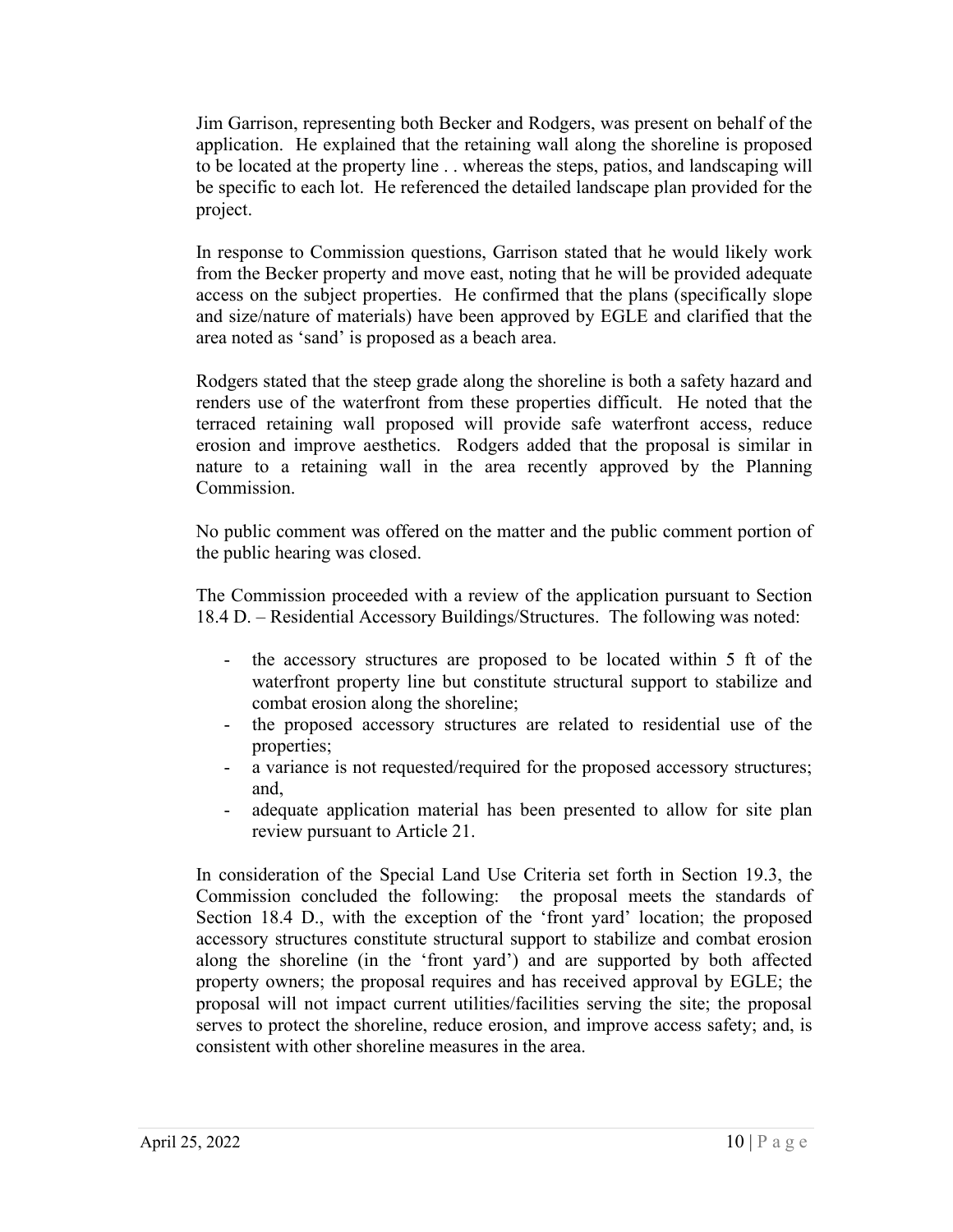It was noted that the site plan presented was acceptable (per Section 18.4 D.4.) and that the proposal meets the Site Plan Review Criteria set forth in Section 21.6.B.

It was reiterated that the above findings were based on the application documents presented and representations made by the applicant at the meeting.

Snyder moved to grant Special Land Use Permit/Site Plan Approval for the riprap barrier, retaining wall and landscape proposal within the 'front yards' of adjacent properties located at 12235 S. Sherman Lake Drive and 12261 S. Sherman Lake Drive. Approval is granted based upon the review findings of Section 18.4 D. – Residential Accessory Buildings/Structures, Section 19.3 – Special Land Use Criteria, and Section 21.6 – Site Plan Review Criteria. Bekes seconded the motion. The motion carried unanimously

4. 2021-2022 PC Annual Report

The final draft of the 2021-2022 Annual Report/Work Plan was accepted as presented.

### UNFINISHED BUSINESS

1. Text Amendments - #1 – Marihuana Caregiver; #2 – Condominium Standards; and #3 – Development Agreements

Due to the lateness of the hour, discussion is postponed to the May meeting.

## REPORT FROM TOWNSHIP BOARD

Bekes reported:

- Township Board adoption of the updated Master Plan was delayed to the May meeting by a vote of 5-2.
- The new budget was approved to move forward with the purchase of a new police vehicle and the hiring of an officer.

#### REPORT FROM ZONING BOARD OF APPEALS

Chairperson Lauderdale reported that the ZBA did not meet in April.